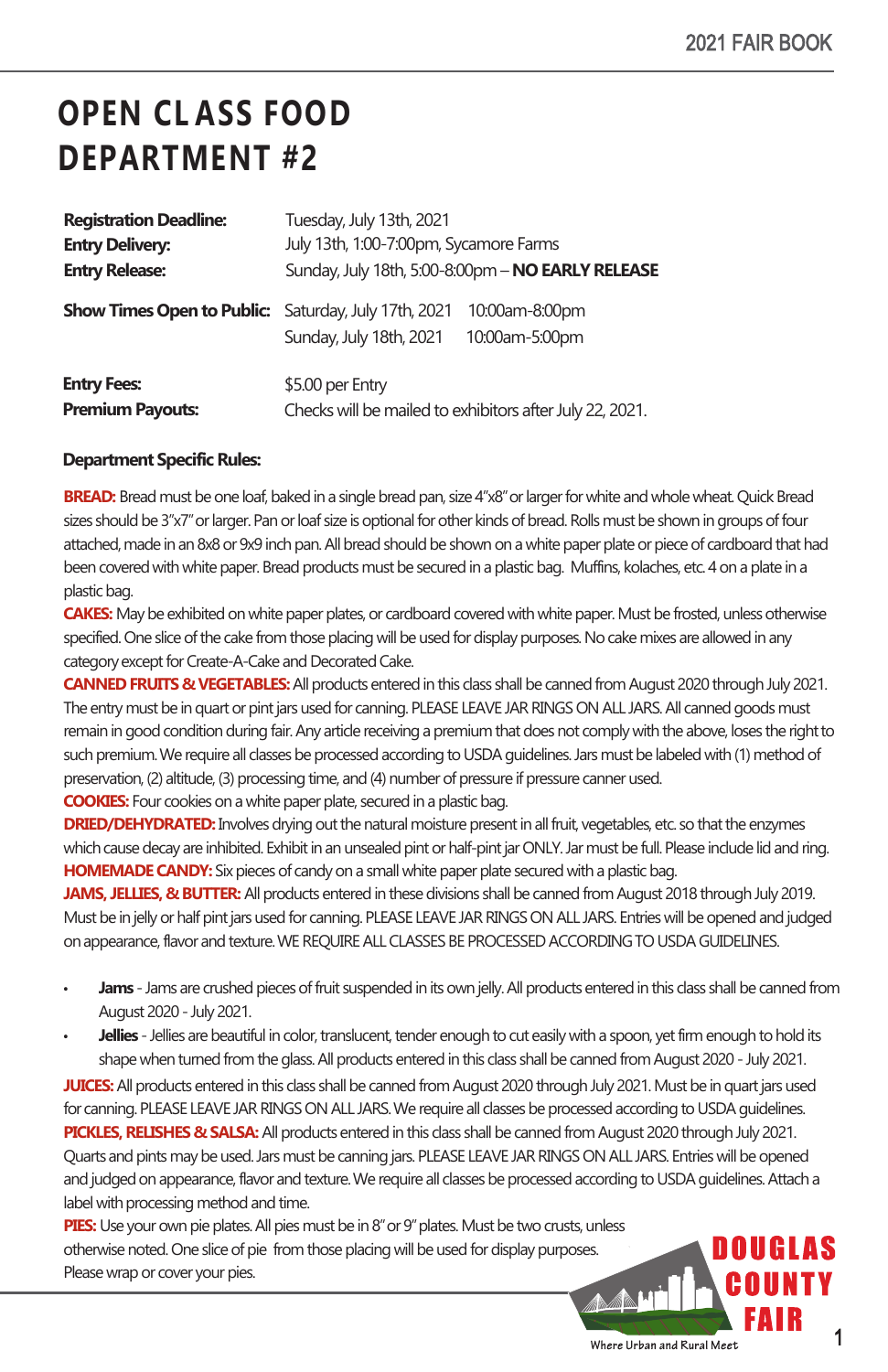### **Vpøøø ∴.æMø "Ð † DNjsĨǣʹ¶sǣŸ¯ğŘȖNjɴˠʰˡ˟ˡˠʺ**

### **Vpøøø** #

- Adult(23+)
- Senior(16-22)
	- **˟ˢ**Intermediate (12-15)
- Junior (8-11)
- Peewee (7 and under)

# **Division 201 – Canned Fruits & Vegetables**

#### **Class #**

- Apples Sliced, Halved, Quartered
- Apple Sauce
- Apricots
- Cherries Bing
- Cherries (Whole Pitted or Unpitted)
- Grapes Seedless, Red orWhite
- Mixed Fruit (At least 3 kinds)
- Peaches Halves/Sliced
- Pears Halves/Sliced
- Pineapple Grated/Sliced
- Plums Blue or Red
- Rhubarb
- Any Fruit Not Named (Identify Kind)
- Beans Green/Snap/Wax
- Beets -Whole or Sliced
- Carrots -Whole or Sliced
- Mixed Vegetables
- Peppers Green or Red
- Peppers Hot
- Potatoes Small Whole or Cubed
- Pumpkin
- Sauerkraut
- Sweet Corn
- Tomatoes -Whole (Not Cherry)
- Tomatoes Halved/Quartered
- Vegetable Soup
- Any Vegetable Not Named (Identify Kind)

# **Division 202- Preserves, Marmalades, and Conserves**

#### **Class #**

- Apricot
- Cherry
- Peach
- Pear
- Pineapple
- Plum
- Raspberry Black or Red
- Strawberry
- Tomato Red or Yellow
- Any Preserves Not Named (Identify Kind)
- Any Conserve (Identify Kind)
- Any Marmalade (Identify Kind)

### **Division 203 – Butters**

#### **Class #**

- Apple
- Apricot
- Grape
- Peach
- Pear
- Plum
- Any Butter Not Named (Identify Kind)

# **Division 204 – Jams**

- Apricot
- Cherry
- Grape
- Peach
- Pear
- Black Raspberry
- Red Raspberry
- Rhubarb
- Rhubarb-Strawberry
- Strawberry
- Lower Sugar Recipes Any Fruit (Identify Kind)
- Any Fruit Dietetic Jam No Sugar (Identify Kind)
- Any Jam Not Named (Identify Kind)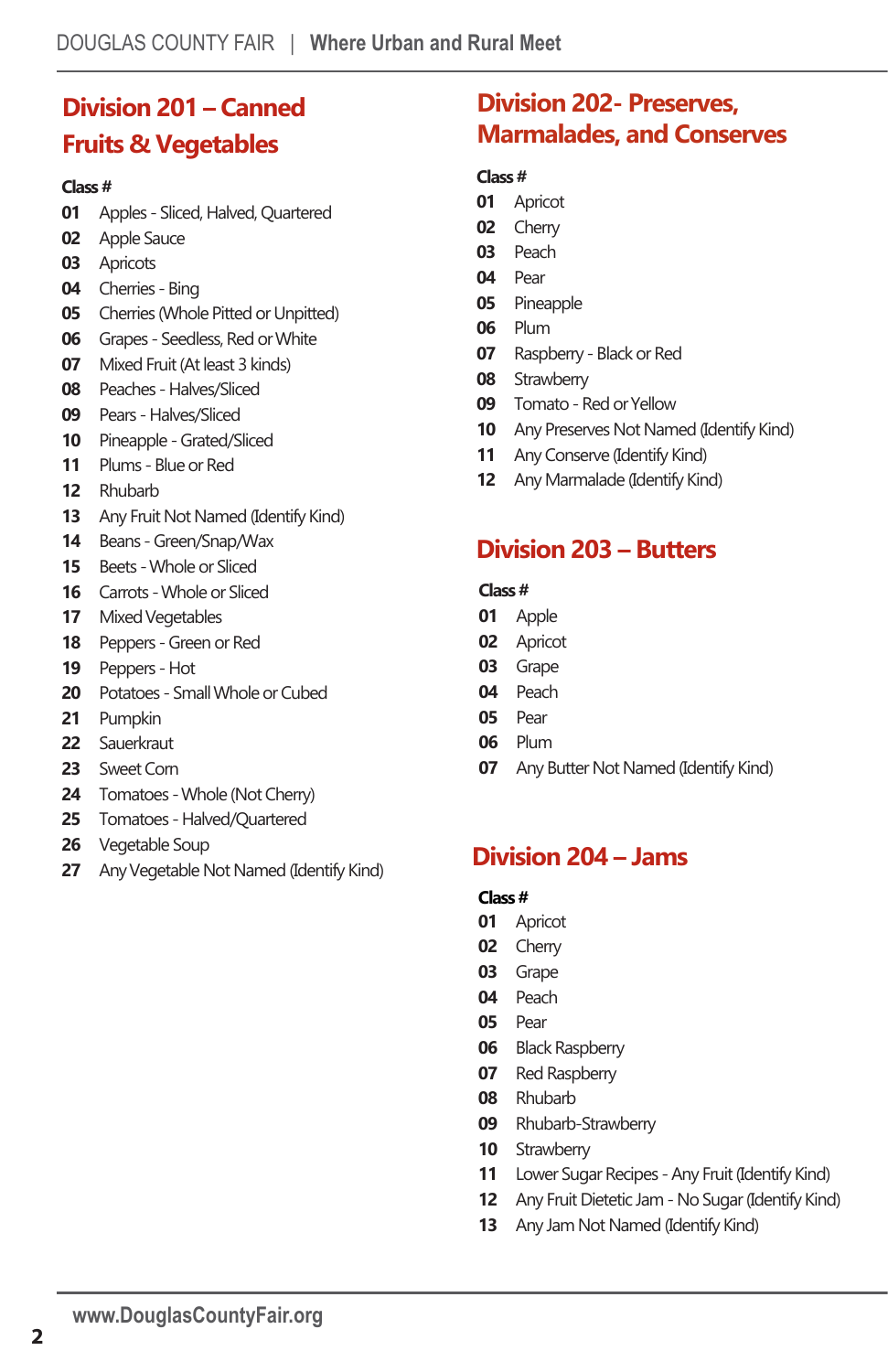# **Division 205 – Jellies**

#### **Class #**

- Apple
- Boysenberry
- Cherry
- Choke Cherry
- Crabapple
- Currant
- Elderberry
- Grape Tame or Wild
- Mint
- Pepper
- Plum Tame or Wild
- Black Raspberry
- Red Raspberry
- Rhubarb
- Strawberry
- Lower Sugar Recipes Any Fruit (Identify Kind)
- Any Jelly Not Named (Identify Kind)

# **Division 206 – Juices & Syrups**

### **Class #**

- Apple Juice
- Berry Juice (Specify Kind)
- Cherry Juice
- Grape Juice
- Tomato Juice
- Any Juice Not Named (Identify Kind)
- Any Fruit Syrup (Identify Kind)

# **Division 207 – Pickled**

#### **Class #**

- Apple Rings
- Bean Spring orWax
- Beets -Whole or Sliced
- Bread & Butter
- Carrot Sweet
- Cinnamon Cucumber Rings
- Crabapple
- Dill Cucumber (Sliced)
- Dill Cucumber (Whole)
- Okra Pickle
- Mixed Pickles Sweet
- Mustard Pickles
- Onion Pickles
- Peppers Sweet or Hot
- Tomato Green Sliced orWhole
- Watermelon
- Any Pickled Fruit Not Named (Identify Kind)
- Any Pickled Vegetable Not Named (Identify Kind)

# **Division 208 – Relishes**

- Beet
- Barbecue Sauce
- Chili-Sauce
- Corn
- Mustard
- Pepper Red or Green, Hot or Sweet
- Tomato Catsup
- Cucumber Sweet
- Salsa Red
- Salsa Green
- Spaghetti Sauce No Meat
- Any Relish Not Named (Identify Kind)

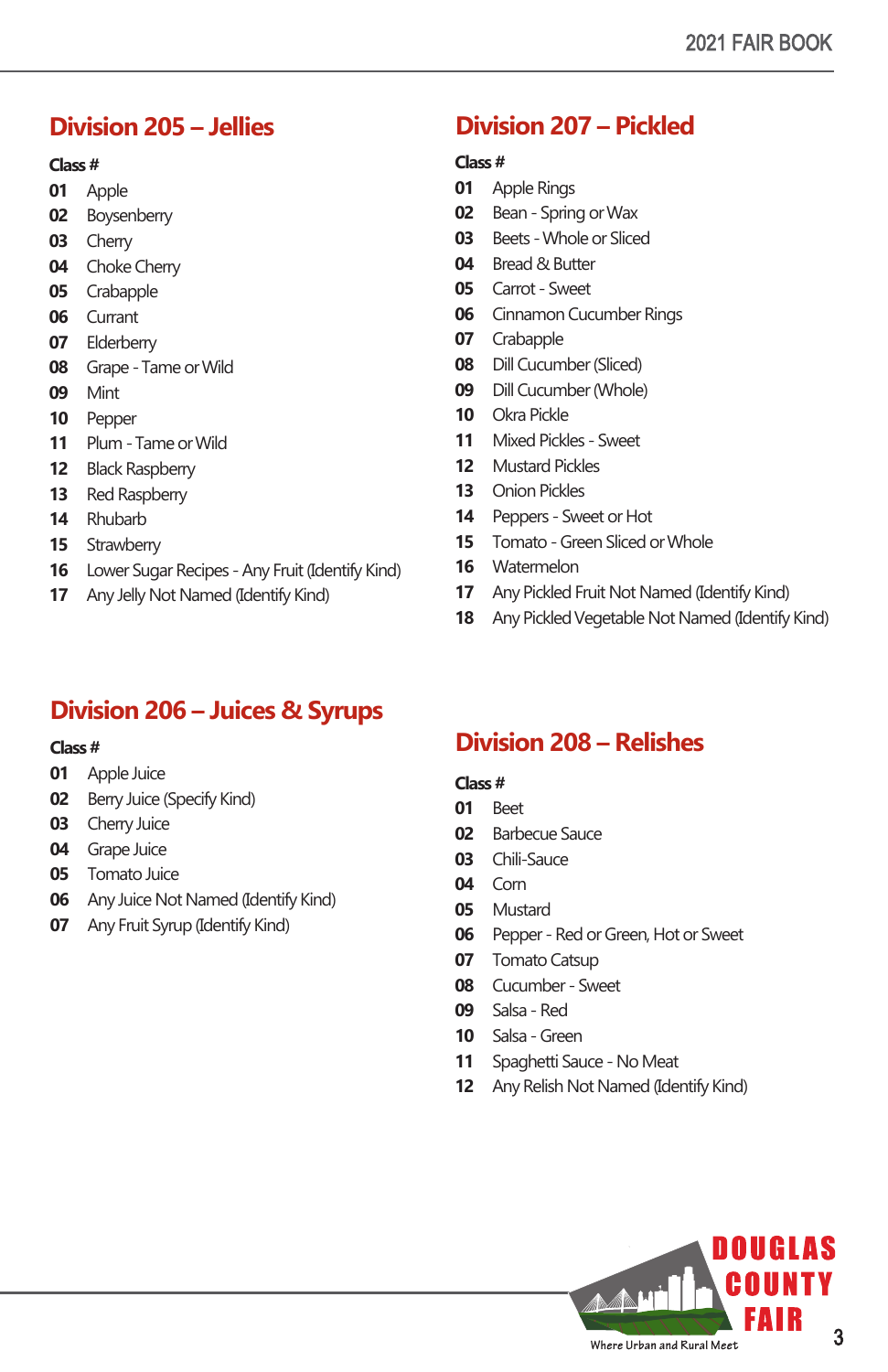# **Division 209 – Bread and Rolls**

#### **Class #**

- Buns (Ex. Hamburger Buns)
- Dinner Rolls (Ex. Cloverleaf, Parker house, etc.)
- French
- White Bread
- Raisin Bread
- Sourdough Bread
- Rye Bread
- Whole Grain (Oatmeal, Granola, etc.)
- Whole Wheat/Graham Bread
- Specialty Bread (Dilly, Onion, Pumpernickel)
- Any Yeast Bread Not Named (Identify Kind)
- Cinnamon Rolls With or Without Frosting
- Yeast Coffee Cake or Tea Ring
- Kolaches
- Any Sweet Roll Not Named (Identify Kind)
- Fruit Bread (Banana, cranberry, etc.)
- Gingerbread
- Vegetable Bread (Carrot, Zucchini, etc.)
- Coffee Cake (No Yeast)
- Corn Bread
- Baking Powder Biscuits
- Muffins Any Kind (Identify Kind)
- Any Quick Bread Not Named (Identify Kind)
- 24 Donuts
- Krumkake
- Stollen
- Lefse
- Baklava
- Rosettes
- Swedish Tea Ring
- Pizelles
- Any Heritage Baking Not Named (Identify Kind)



### **Division 210 – Cakes**

- Burnt Sugar Cake
- Bundt Pan Shape Light or Dark
- Carrot Cake
- Coconut Cake
- Devil's Food Cake
- German Chocolate Cake
- Spice Cake
- White Cake
- Yellow Cake
- Any Layer Cake Not Named (Identify Kind)
- Pound Cake Not Layered
- Angel Food Chocolate
- Angel Food -White
- Chiffon
- Jelly Roll (Jelly Filling Only)
- Sponge
- Any Egg Cake Not Named (Identify Kind)
- Decorated Cakes